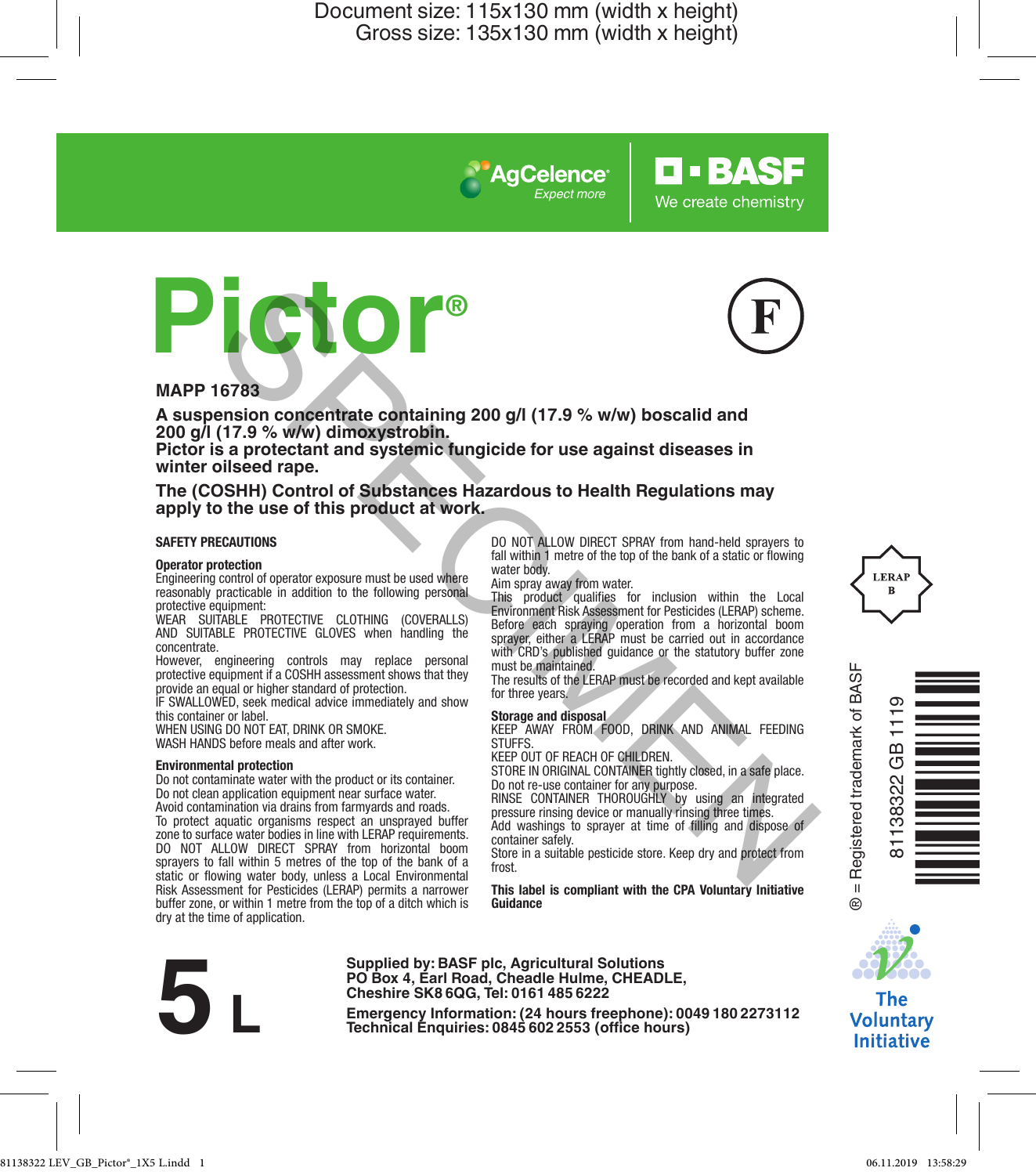# **Pictor® A suspension concentrate containing 200 g/l (17.9 % w/w) boscalid and 200 g/l (17.9 % w/w) dimoxystrobin. Warning Harmful if swallowed. May cause an allergic skin reaction. Harmful if inhaled. Suspected of causing cancer. Suspected of damaging the unborn child. Very toxic to aquatic life with long lasting effects.** Wear protective gloves/clothing/eye protection. Wash with plenty of water and soap thoroughly after handling. Use only outdoors or in a well-ventilated area. IF exposed or concerned: Call a POISON CENTRE or doctor/physician. Store locked up. Dispose of contents/container to a licensed hazardous-waste disposal contractor or collection site except for empty clean containers which can be disposed of as non-hazardous waste. **To avoid risks to human health and the environment, comply with the instructions for use.** If swallowed.<br>
See an allergic skin reaction.<br>
If inhaled.<br>
If inhaled.<br>
If inhaled.<br>
If inhaled.<br>
If inhaled.<br>
If inhaled.<br>
If inhaled.<br>
If inhaled.<br>
If inhaled.<br>
If inhaled.<br>
If inhaled.<br>
If inhaled.<br>
If inhaled.<br>
If inh

# **IMPORTANT INFORMATION**

# **FOR USE ONLY AS AN AGRICULTURAL FUNGICIDE, as directed below:**

| <b>Crops</b>          | <b>Maximum individual</b> | <b>Maximum total dose</b>     | Latest time of                                    |
|-----------------------|---------------------------|-------------------------------|---------------------------------------------------|
|                       | dose                      | per crop                      | application                                       |
| Oilseed rape (winter) | l 0.5 litre product/ha    | 1.0 litre product/ha/<br>crop | 50% of pods have<br>reached final size<br>(GS 75) |

## **Other specific restriction:**

Pictor must not be applied before 1st of February or BBCH 20 in the year of harvest.

**READ THE LABEL BEFORE USE. USING THIS PRODUCT IN A MANNER THAT IS INCONSISTENT WITH THE LABEL MAY BE AN OFFENCE. FOLLOW THE CODE OF PRACTICE FOR USING PLANT PROTECTION PRODUCTS.**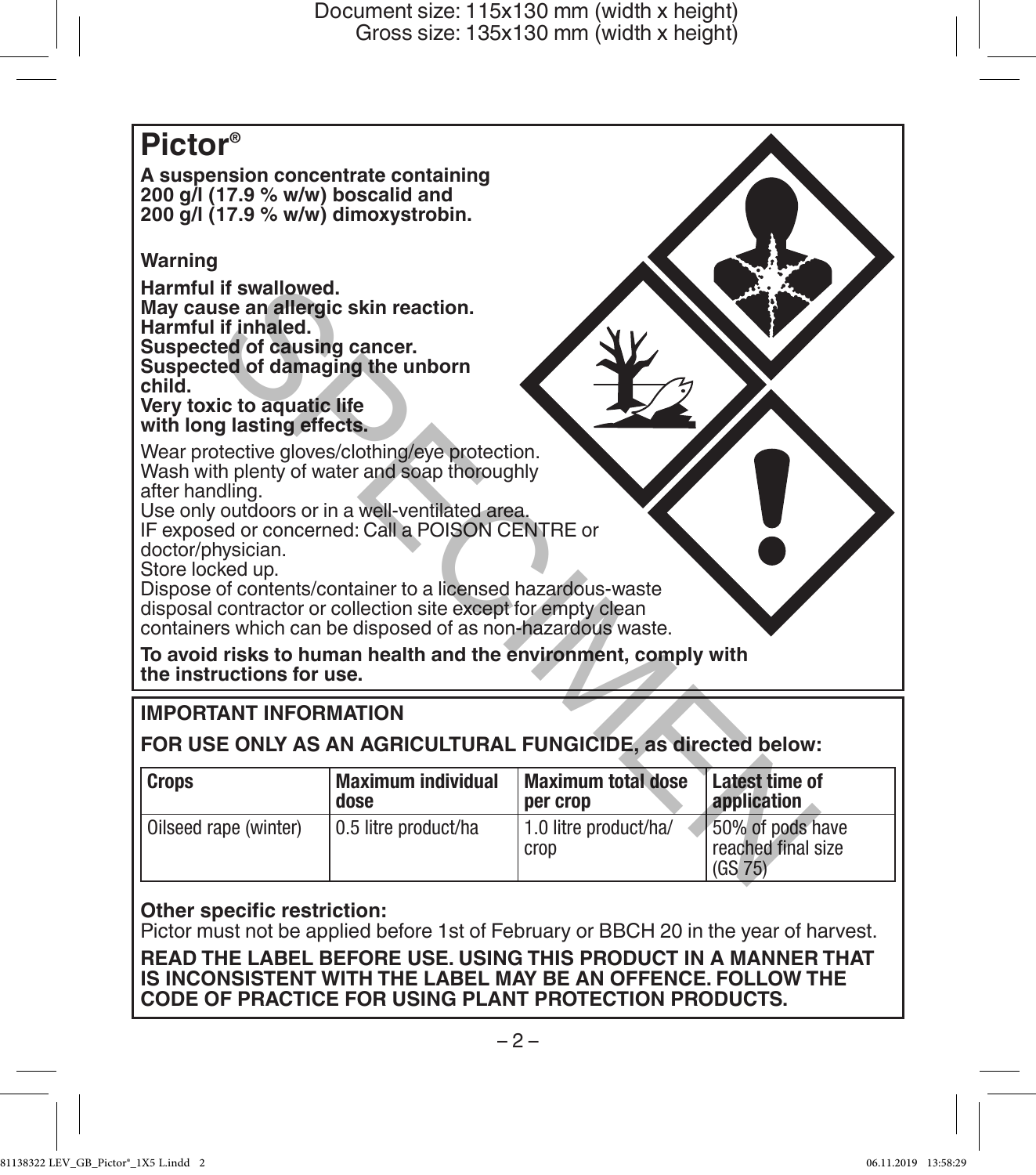# **DIRECTIONS FOR USE**

IMPORTANT: This information is approved as part of the Product Label. All instructions within this section must be read carefully in order to obtain safe and successful use of this product.

Pictor is a protectant and systemic fungicide for use in winter oilseed rape for the control of light leaf spot, *Sclerotinia* stem rot, *Phoma lingam*/stem canker and *Alternaria* dark leaf and pod spot.

## **Restrictions/Warnings**

## **Disease control**

| dark leaf and pod spot.                                                                                                                                                                                                                                                |                             |
|------------------------------------------------------------------------------------------------------------------------------------------------------------------------------------------------------------------------------------------------------------------------|-----------------------------|
| <b>Restrictions/Warnings</b>                                                                                                                                                                                                                                           |                             |
| Avoid spray drift on to neighbouring crops and plants outside the target area.                                                                                                                                                                                         |                             |
| Pictor represents minimal hazard to bees when used as directed. Consideration should<br>be given to informing bee-keepers when you intend spraying crops in flower.                                                                                                    |                             |
| A reduction in <i>Sclerotinia</i> control may be observed in winter oilseed rape when high-risk<br>infection conditions occur after flowering, leading to secondary spread of the disease<br>through plant-to-plant contact, which may be more severe in lodged crops. |                             |
| <b>Disease control</b>                                                                                                                                                                                                                                                 |                             |
| Pictor is a protectant and systemic fungicide for spring use in winter oilseed rape for the<br>control of light leaf spot, Sclerotinia stem rot, Phoma lingam/stem canker and Alternaria<br>dark leaf and pod spot as summarised below:                                |                             |
| <b>Disease</b>                                                                                                                                                                                                                                                         | <b>Susceptibilty rating</b> |
| Sclerotinia stem rot                                                                                                                                                                                                                                                   | Control                     |
| Phoma lingam and stem canker #                                                                                                                                                                                                                                         | <b>Moderate Control</b>     |
| Alternaria dark leaf and pod spot                                                                                                                                                                                                                                      | <b>Moderate Control</b>     |
| Light leaf spot #                                                                                                                                                                                                                                                      | Reduction                   |
| # Optimum control of <i>Phoma lingam</i> /stem canker and light leaf spot will be achieved<br>where Pictor is applied in the spring in sequence with an approved fungicide having<br>activity on these diseases.                                                       |                             |
| <b>Resistance Management</b>                                                                                                                                                                                                                                           |                             |

## **Resistance Management**

Pictor contains boscalid, which belongs to the SDHI (carboxamide) group of fungicides and dimoxystrobin, which belongs to the strobilurin QoI group of fungicides.

Currently, there is no evidence of impact on field performance on field strains of *Sclerotinia*, *Alternaria*, *Pyrenopeziza* or *Phoma lingam* that are resistant to SDHI or QoI fungicides in oilseed rape.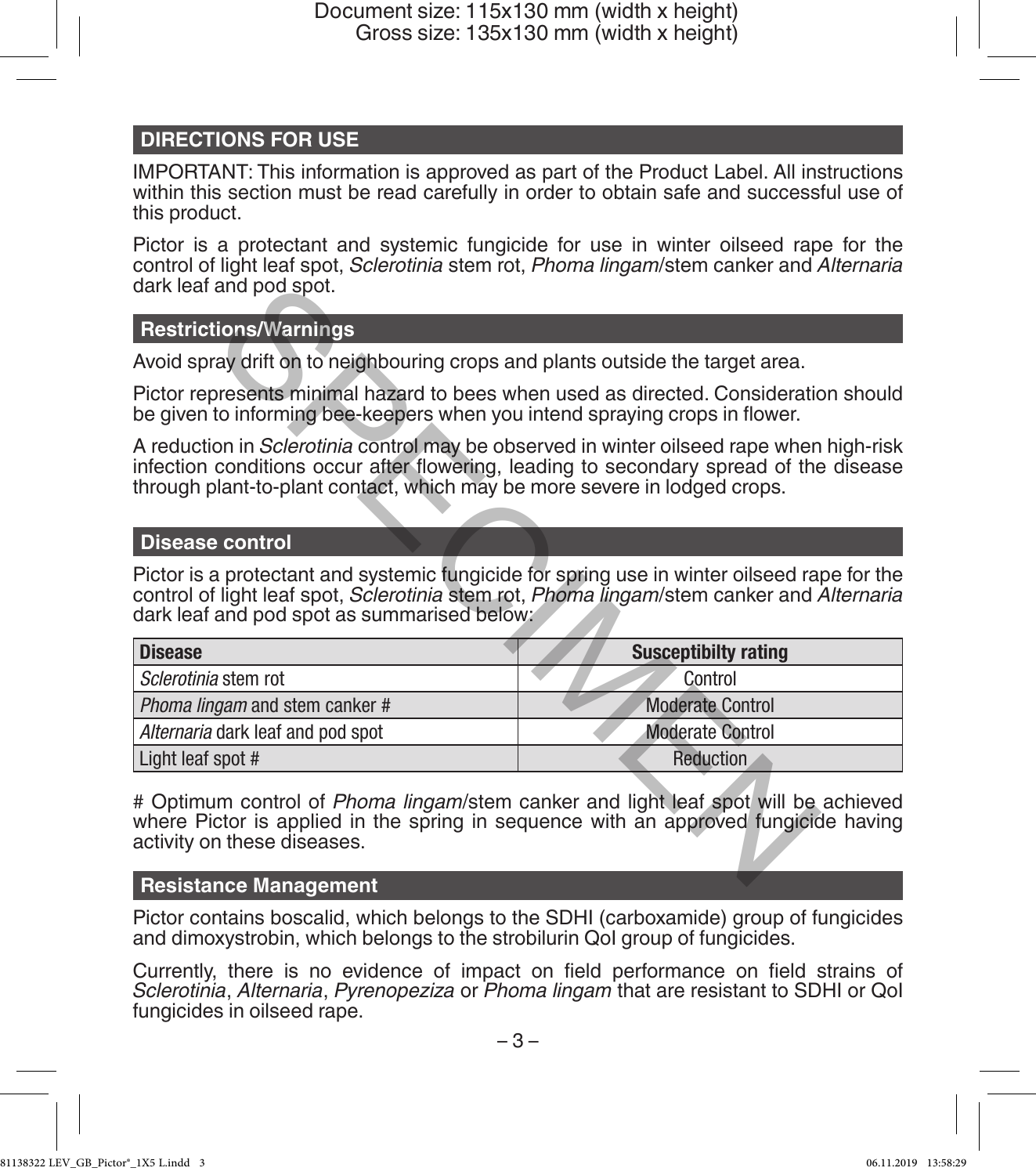Currently there is evidence of cross resistance between boscalid and other fungicides in the SDHI group, but no cross resistance has been observed with fungicides with other modes of action.

The key to resistance management strategies is the reduction of selection pressure. This can be achieved by good agricultural practice which leads to less infection pressure (eg crop and stubble hygiene, use of less susceptible varieties, crop rotation, use of healthy seeds etc.).

Risk assessments for the target diseases on oilseed rape indicate a low or medium risk of resistance development. To minimize any possible risk of resistance occurring, the number of applications of Pictor should be restricted to two per crop. Pictor should be applied in a preventative manner, following the recommendations on the label, and as an integral part of a spray programme including fungicides with different modes of action. essments for the target diseases on oilseed rape indicate a low or<br>sistance development. To minimize any possible risk of resistance<br>of d applications of Pictor should be restricted to two per crop. Pictor<br>ed in a preventa

For further advice on resistance management in oilseed rape contact your agronomist or specialist advisor, and visit the Fungicide Resistance Acion Committee (FRAC) and UK Fungicide Resistance Action Group (FRAG) websites.

## **Crop Specific Information**

## **Winter Oilseed rape**

Pictor can be used on all varieties of winter oilseed rape.

## **Time of Application**

Apply Pictor as a protectant spray in the spring.

Applications against *Phoma*/stem canker and light leaf spot should be made in the spring at the first signs of infection. Optimum control of *Phoma*/stem canker and light leaf spot will be achieved where Pictor is applied in sequence with an approved fungicide having activity on these diseases in the Autumn/early spring.

Applications against *Sclerotinia* should be made in high disease risk situations at early to full flower (GS 63-65 BBCH), to coincide with or just before first petal fall, and before disease symptoms are visible. Applications made after the end of flowering (GS 69 BBCH) may result in reduced levels of *Sclerotinia* control.

Applications against *Alternaria* should be made from full flowering (GS 65 BBCH) up to and including when 50% of pods have reached final size (GS 75 BBCH). Applications made after the end of flowering may result in reduced levels of control.

Two applications can be made up to and including when 50% of pods are at final size (GS 75 BBCH).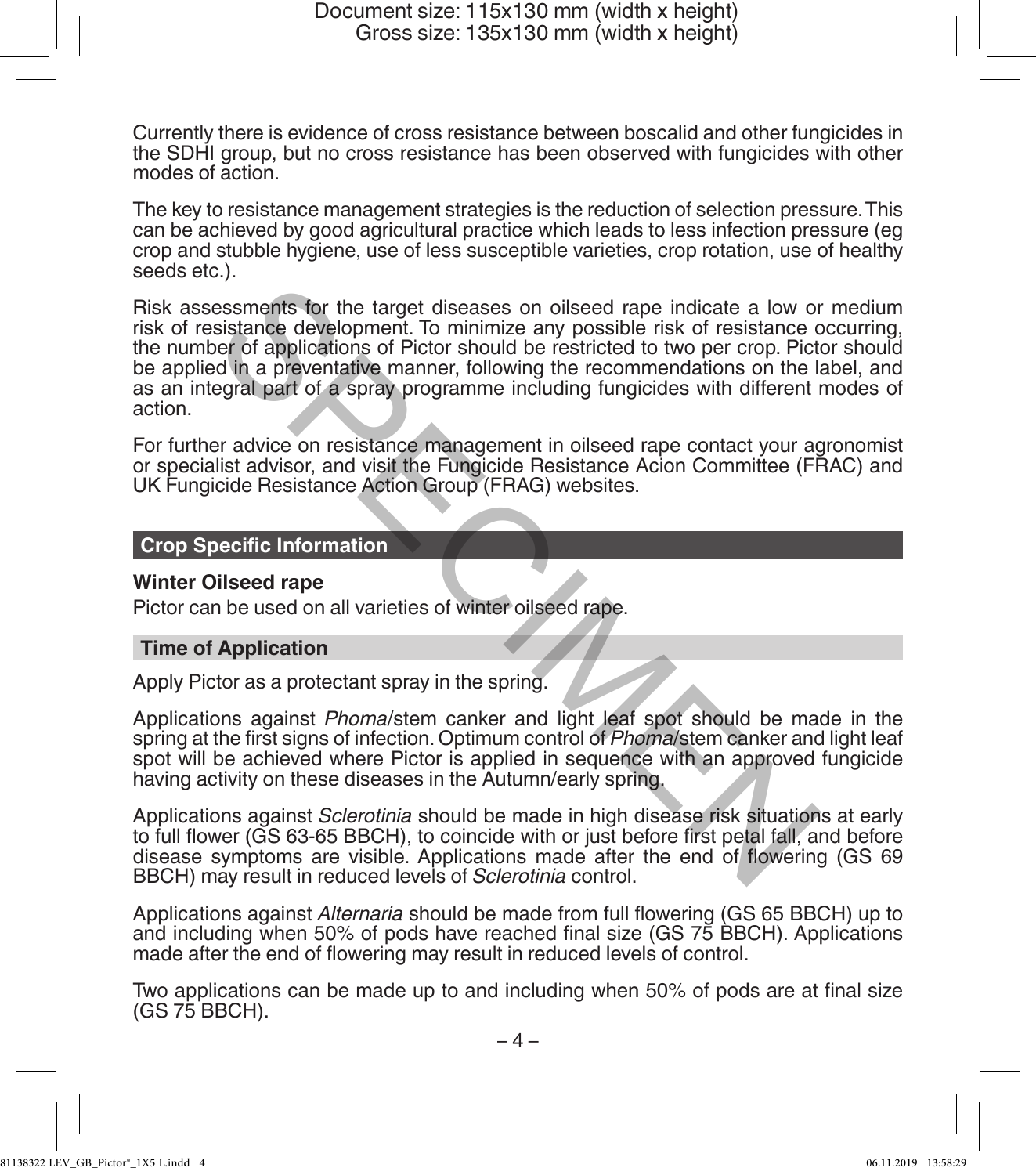# **Following Crops**

Any crop can follow normally harvested or failed crops treated with Pictor.

## **Mixing and Application**

## **Mixing**

Never prepare more spray solution than is required.

Three quarters fill the tank with clean water and start the agitation.

To ensure thorough mixing of the product, invert the container several times before opening.

Add the required quantity of Pictor to the spray tank while re-circulating.

Add the remainder of the water and continue agitation until spraying is complete.

When tank mixes are to be used, take due note of any instructions given as to the order of mixing.

Each product should be added separately to the spray tank and fully dispersed before the addition of any further product(s).

Rinse empty containers thoroughly, using an integrated pressure rinsing device or by manually rinsing three times.

Add washings to tank at time of filling and dispose of container safely.

## **Application**

Apply 0.5 l/ha Pictor in a recommended water volume of 200 - <sup>400</sup> litres of water per hectare as a MEDIUM spray, as defined by the BCPC. In dense crops, using the increased water volume will help achieve adequate penetration and good coverage of the crop. enare more spray solution than is required.<br>
arters fill the tank with clean water and start the agitation.<br>
are thorough mixing of the product, invert the container several time<br>
equired quantity of Pictor to the spray ta

Where possible use narrow-wheeled high clearance application equipment. To ensure optimum spray coverage and minimize spray drift, adjust the spray boom to the appropriate height above the crop, according to guidance provided by the sprayer and/ or nozzle manufacture.

## **Compatibility**

For details of compatibilities contact your distributor, local BASF representative or the BASF Technical Services Hotline: 0845 602 2553.

## **The following does not form part of the authorised label text.**

With many products there is a general risk of resistance developing to the active ingredients. For this reason a change in activity cannot be ruled out. It is generally impossible to predict with certainty how resistance may develop because there are so many crop and use connected ways of influencing this. We therefore have to exclude liability for damage or loss attributable to any such resistance that may develop.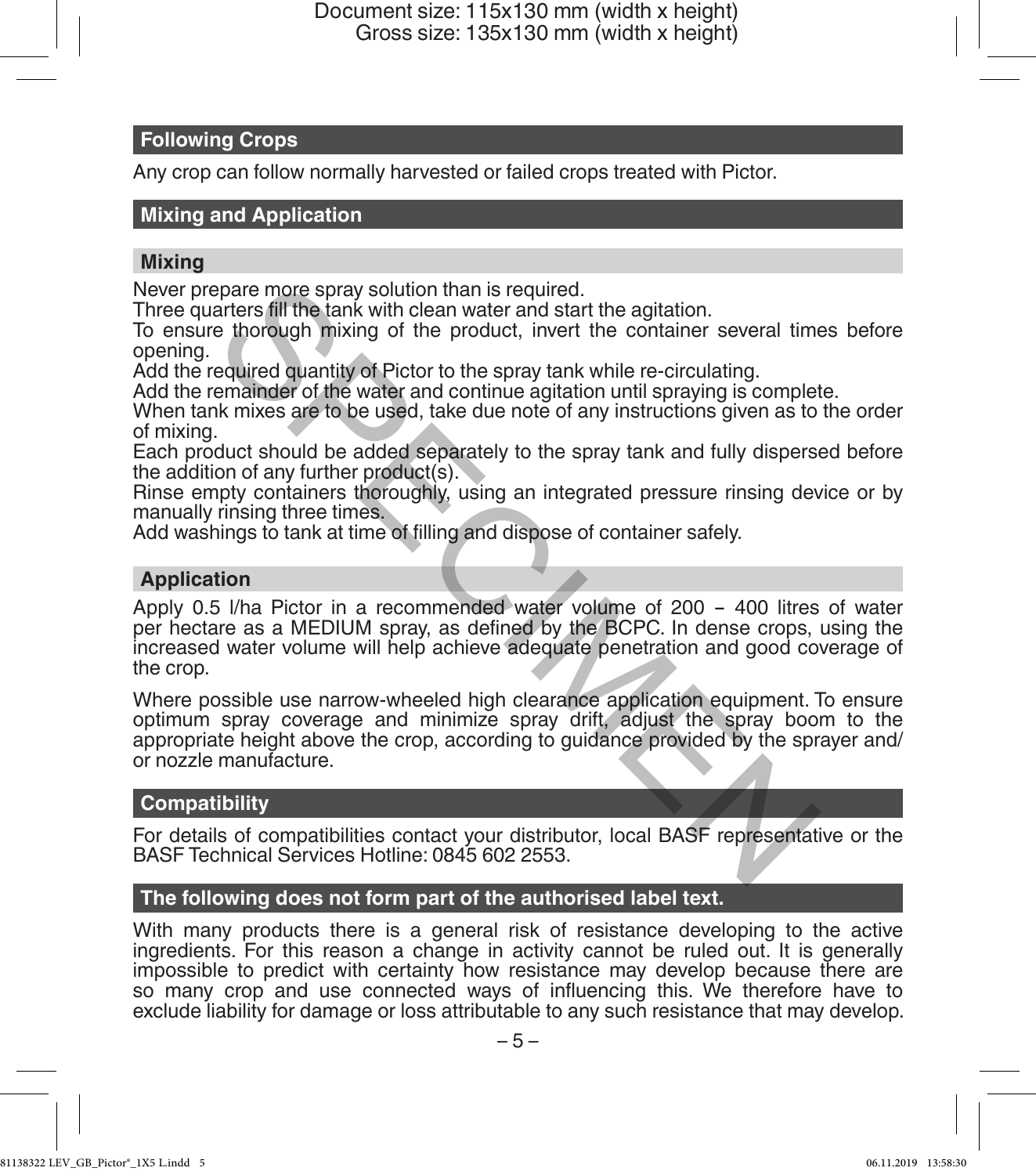To help minimise any loss in activity the BASF recommended rate should in all events be adhered to.

Numerous, particularly regional or regionally attributable, factors can influence the activity of the product. Examples include weather and soil conditions, crop plant varieties, crop rotation, treatment times, application amounts, admixture with other products, appearance of organisms resistant to active ingredients and spraying techniques. Under particular conditions a change in activity or damage to plants cannot be ruled out. The manufacturer or supplier is therefore unable to accept any liability in such circumstances. All goods supplied by us are of high grade and we believe them to be suitable, but as we cannot exercise control over their mixing or use or the weather conditions during and after application, which may affect the performance of the material, all conditions and warranties, statutory or otherwise, as to the quality or fitness for any purpose of our goods are excluded and no responsibility will be accepted by us for any damage or injury whatsoever arising from their storage, handling, application or use; but nothing should be deemed to exclude or restrict any liability upon us which cannot be excluded or restricted under the provisions of the Unfair Contract Terms Act 1977 or any similar applicable law. but the mean and text and specific positive and the particular and the particular states and a determining or use or thigh grade and we belist that is we cannot exercise control over their mixing or use or thigh and after

## **Section 6 of the Health and Safety at Work Act**

## **Additional Product Safety Information**

The product label provides information on a specific pesticidal use of the product; do not use otherwise, unless you have assessed any potential hazard involved, the safety measures required and that the particular use has "off-label" approval or is otherwise permitted under the Plant Protection Products Regulations.

The information on this label is based on the best available information including data from test results.

## **Safety Data Sheet**

To access the Safety Data Sheet for this product scan the QR code or use the weblink below:



bit.ly/Pictor\_sds Alternatively, contact your supplier.